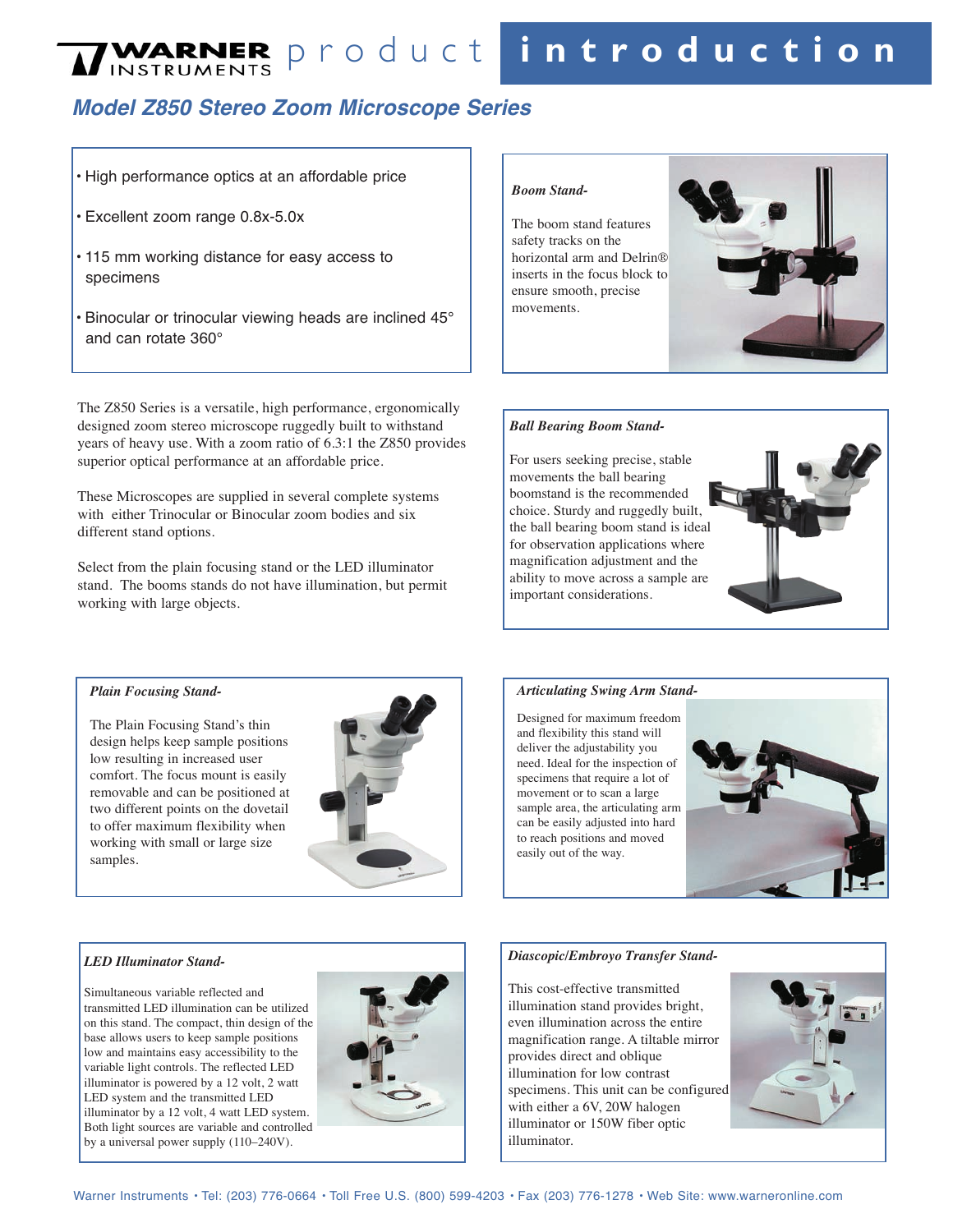# **Model Z850 Stereo Zoom Microscope Series**

| <b>Specifications</b>                                              |                                                                                                                                                                                                                                                                  |
|--------------------------------------------------------------------|------------------------------------------------------------------------------------------------------------------------------------------------------------------------------------------------------------------------------------------------------------------|
| <b>VIEWING BODY</b>                                                |                                                                                                                                                                                                                                                                  |
| <b>Optical System</b>                                              | Twin zooming objective                                                                                                                                                                                                                                           |
| Viewing Bodies                                                     | Binocular or Trinocular with 50/50 light split                                                                                                                                                                                                                   |
| <b>ESD</b> Protection                                              | Viewing body is made from anti-electrostatic materials                                                                                                                                                                                                           |
| Anti-Mold                                                          | Anti-mold and airtight design                                                                                                                                                                                                                                    |
| Magnification                                                      | $0.8x$ to 5.0x with click stops at 1x, 2x, 3x, 4x and 5x                                                                                                                                                                                                         |
| Zoom Ratio                                                         | 6.3:1                                                                                                                                                                                                                                                            |
| <b>Working Distance</b>                                            | $115$ mm $(4.5$ inches)                                                                                                                                                                                                                                          |
| Viewing Angle                                                      | 45 degrees                                                                                                                                                                                                                                                       |
| Interpupillary Distance Adjustment                                 | 52-75 mm                                                                                                                                                                                                                                                         |
| Camera Adaptability                                                | $0.4x$ or $0.5x$ C-mount adapters, photo tube                                                                                                                                                                                                                    |
| Eyepieces (with diopter adjustment)                                | WF $10x/22$ mm with reticle holder (reticle size: 27 mm), WF $15x/16$ mm with reticle holder (reticle size:<br>20 mm), WF 20x/12.5 mm                                                                                                                            |
| <b>Auxiliary Objectives</b>                                        | 0.5x (211 mm working distance) and 2.0x (43.5 mm working distance)                                                                                                                                                                                               |
| <b>STANDS</b>                                                      |                                                                                                                                                                                                                                                                  |
| Plain Focusing Stand                                               | 76 mm focus mount diameter, 100 mm focusing stroke, 240x290x318 mm (LxDxH), 125 mm black & white plate                                                                                                                                                           |
| LED Reflected/Transmitted<br><b>Illuminated Stand</b>              | 76 mm focus mount diameter, 100 mm focusing stroke, 240x292x318 mm (LxDxH), 100 mm clear glass<br>and black & white plate. Variable Transmitted & Reflected LED illumination. Average LED life expectancy<br>- 7,000 hours, Color temperature: 6200-7000° Kelvin |
| Diascopic Stand with Transmitted<br><b>Illumination Attachment</b> | 76 mm focus mount diameter, 100 mm focusing stroke, 255x310x382 mm (LxDxH), 280 mm<br>clear glass plate. Tiltable mirror provides direct and oblique illumination. Choice of 6V, 20W<br>halogen or 150W fiber optic illuminators                                 |
| Pole Stand                                                         | 76 mm focus mount diameter, 305 mm pole height, 193 mm focusing stroke, 240x290x318 mm (LxDxH),<br>125 mm black & white plate                                                                                                                                    |
| <b>Boom Stand</b>                                                  | Base dimensions: 254x254 mm (10" x 10"), Vertical Post - 365 mm, Horizontal Post - 518 mm. Physical weight 37 lbs.                                                                                                                                               |
| <b>Ball Bearing Boom Stand</b>                                     | Base dimensions: 254x254 mm (10" x 10"), Vertical Post - 394 mm, Horizontal Post - 585 mm. Physical weight 42 lbs.                                                                                                                                               |
| FlexArm/Swing Arm Stand                                            | The Swinging Arm has a 3 foot scanable range and a lockable 14.5" vertical motion range with an<br>adjustable counterbalanced support. Horizontal or vertical clamp mount                                                                                        |

| Auxiliary<br>Objective | Working<br>Distance<br>(mm) | <b>EYEPIECE</b>                   |                                      |                                          |                                              |                                       |                                         |  |
|------------------------|-----------------------------|-----------------------------------|--------------------------------------|------------------------------------------|----------------------------------------------|---------------------------------------|-----------------------------------------|--|
|                        |                             |                                   | WF 15X/16<br>WF 10X/22               |                                          |                                              |                                       | WF 20X/12.5                             |  |
|                        |                             | Total<br>magnification            | Visual Field Total<br>(mm)           | Total<br>magnification                   | Visual Field Total<br>(mm)                   | Total<br>magnification                | Visual Field Total<br>(mm)              |  |
| 0.5X<br>2X             | 115<br>211<br>43.5          | $8-50X$<br>$4-25X$<br>$16 - 100X$ | $27.5 - 4.4$<br>55.0-8.8<br>13.8-2.2 | $12 - 75X$<br>$6 - 37.5X$<br>$24 - 150X$ | $20.0 - 3.2$<br>$40.0 - 6.4$<br>$10.0 - 1.6$ | $16 - 100X$<br>$8-50X$<br>$32 - 200X$ | 15.6-2.5<br>$31.2 - 5.0$<br>$7.8 - 1.3$ |  |

### Ordering Information

| $\vert$ Cat. No. | Product                                                                                                                           | Price |
|------------------|-----------------------------------------------------------------------------------------------------------------------------------|-------|
| $64 - 1802$      | Trinocular Zoom Stereo Microscope on LED stand Incident & Transmitted ESD Trinocular viewing head, 50/50 light split,             |       |
|                  | $0.8x$ to 5.0x zoom range, inclined at 45°, 115mm W.D., interpupillary distance adj.52-75mm, glass lens shield Widefield          |       |
|                  | 10x eyepieces with built-in diopter adjustment (paired), 22mm field of view Variable LED incident $(12v/2w)$ and transmitted      |       |
|                  | (12v4w) focusing stand with stageclips, universal power supply Frosted, clear glass, black & white stage plates, dust cover and   |       |
|                  | manual C-mount adapters and cameras sold separately                                                                               | 1420  |
| $64 - 1803$      | <b>Binocular Zoom Stereo Microscope on Boom Stand</b> Binocular viewing head, 0.8x to 5.0x zoom range, inclined at $45^{\circ}$ , |       |
|                  | 115 mm working distance, interpupillary distance adj. 52-75mm, glass lens shield Widefield 10x eyepieces with built-in            |       |
|                  | diopter adjustment (paired), 22mm field of view, Bonder arm focusing mount, boom stand, dust cover and manual                     | 1232  |